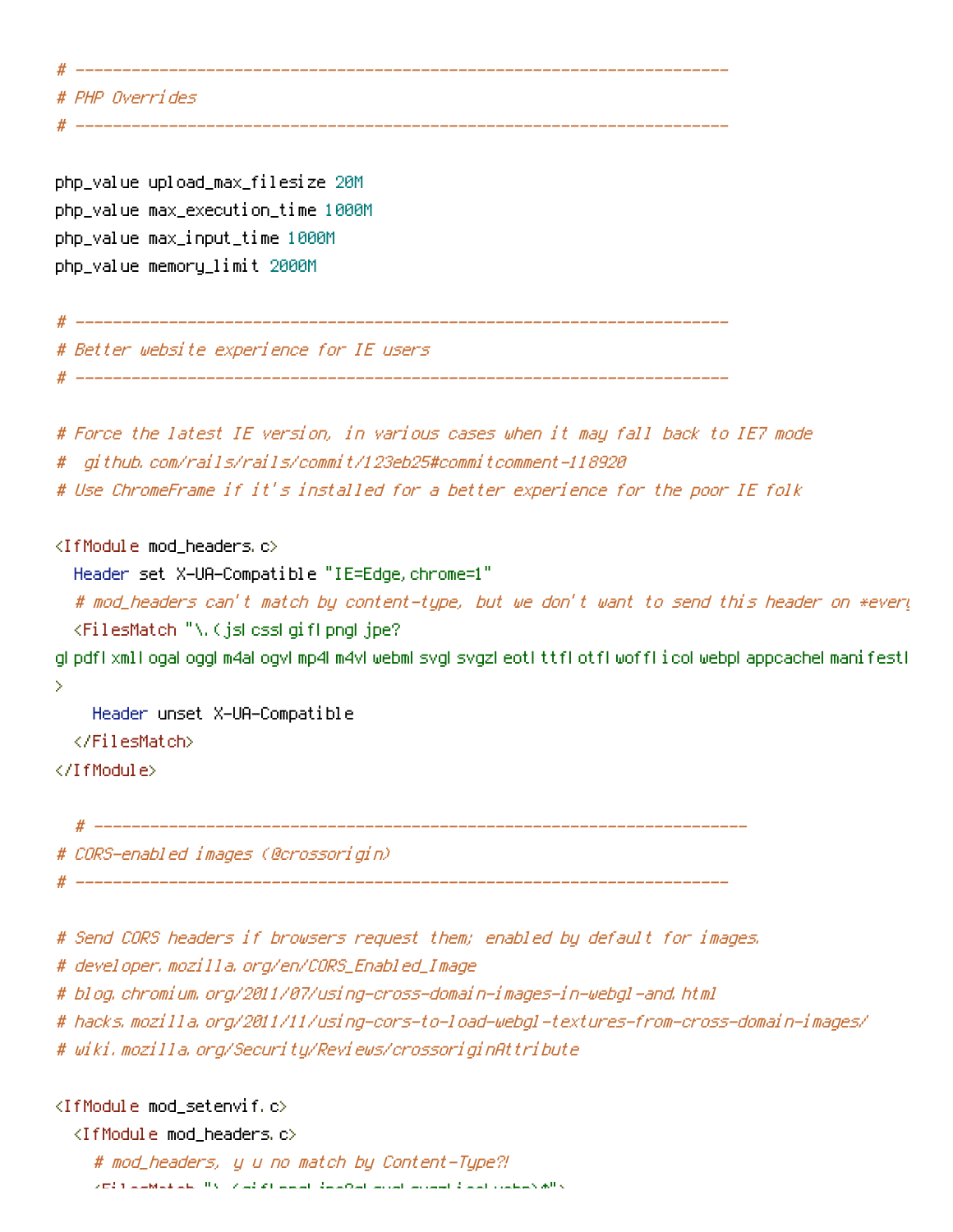```
<FilesMatch "\.(gif|png|jpe?g|svg|svgz|ico|webp)$">
     SetEnvIf Origin ":" IS_CORS
     Header set Access-Control-Allow-Origin "*" env=IS_CORS
   </FilesMatch>
 </IfModule>
</IfModule>
# ----------------------------------------------------------------------
# Webfont access
# ----------------------------------------------------------------------
# Allow access from all domains for webfonts.
# Alternatively you could only whitelist your
# subdomains like "subdomain.example.com".
<IfModule mod_headers.c>
 <FilesMatch "\.(ttf|ttc|otf|eot|woff|font.css)$">
   Header set Access-Control-Allow-Origin "*"
 </FilesMatch>
</IfModule>
# ----------------------------------------------------------------------
# Proper MIME type for all files
# ----------------------------------------------------------------------
 # JavaScript
# Normalize to standard type (it's sniffed in IE anyways)
# tools.ietf.org/html/rfc4329#section-7.2
AddType application/javascript js
# Audio
AddType audio/ogg oga ogg
AddType audio/mp4 m4a
# Video
AddType video/ogg ogv ogv
AddType video/mp4 mp4 m4v
AddType video/webm webm
```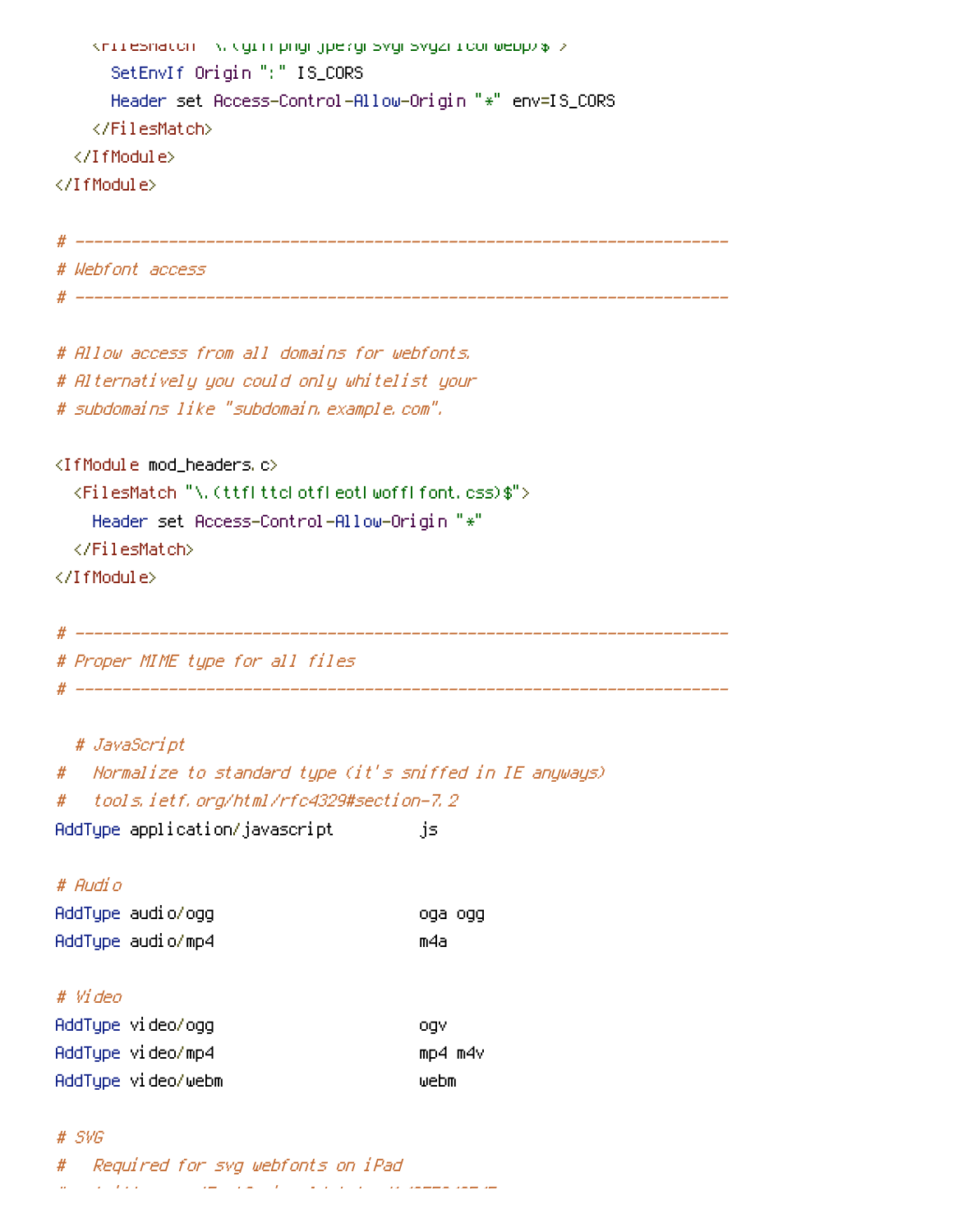| twitter.com/FontSquirrel/status/14855840545<br>#   |                   |  |
|----------------------------------------------------|-------------------|--|
| image/svg+xml<br>AddType                           | SVQ SVQZ          |  |
| AddEncoding gzip                                   | <b>SVQZ</b>       |  |
|                                                    |                   |  |
| # Wehfonts                                         |                   |  |
| AddType application/vnd.ms-fontobject              | eot               |  |
| AddType application/x-font-ttf                     | ttf ttc           |  |
| AddType font/opentype                              | otf               |  |
| AddType application/x-font-woff                    | ⊎off              |  |
|                                                    |                   |  |
| # Assorted types                                   |                   |  |
| AddType image/x-icon                               | ico               |  |
| AddType image/webp                                 | webp              |  |
| AddType text/cache-manifest                        | appcache manifest |  |
| AddType text/x-component                           | htc               |  |
| AddType application/x-chrome-extension             | crx               |  |
| AddType application/x-opera-extension              | oex.              |  |
| AddType application/x-xpinstall                    | хрі               |  |
| AddType application/octet-stream                   | safariextz        |  |
| AddType application/x-web-app-manifest+json webapp |                   |  |
| AddType text/x-vcard                               | vefi              |  |

# ---------------------------------------------------------------------- # Gzip compression

# ----------------------------------------------------------------------

## <IfModule mod\_deflate.c>

# Force deflate for mangled headers developer.yahoo.com/blogs/ydn/posts/2010/12/pushing-be

<IfModule mod\_setenvif.c>

<IfModule mod\_headers.c>

SetEnvIfNoCase ^(Accept-EncodXng|X-cept-Encoding|X{15}|~{15}|-{15})\$ ^((gzip|deflate)\ HAVE\_Accept-Encoding

RequestHeader append Accept-Encoding "gzip,deflate" env=HAVE\_Accept-Encoding

</IfModule>

</IfModule>

# HTML, TXT, CSS, JavaScript, JSON, XML, HTC:

<IfModule filter\_module>

FilterDeclare COMPRESS

FilterProvider COMPRESS DEFLATE resp=Content-Type \$text/html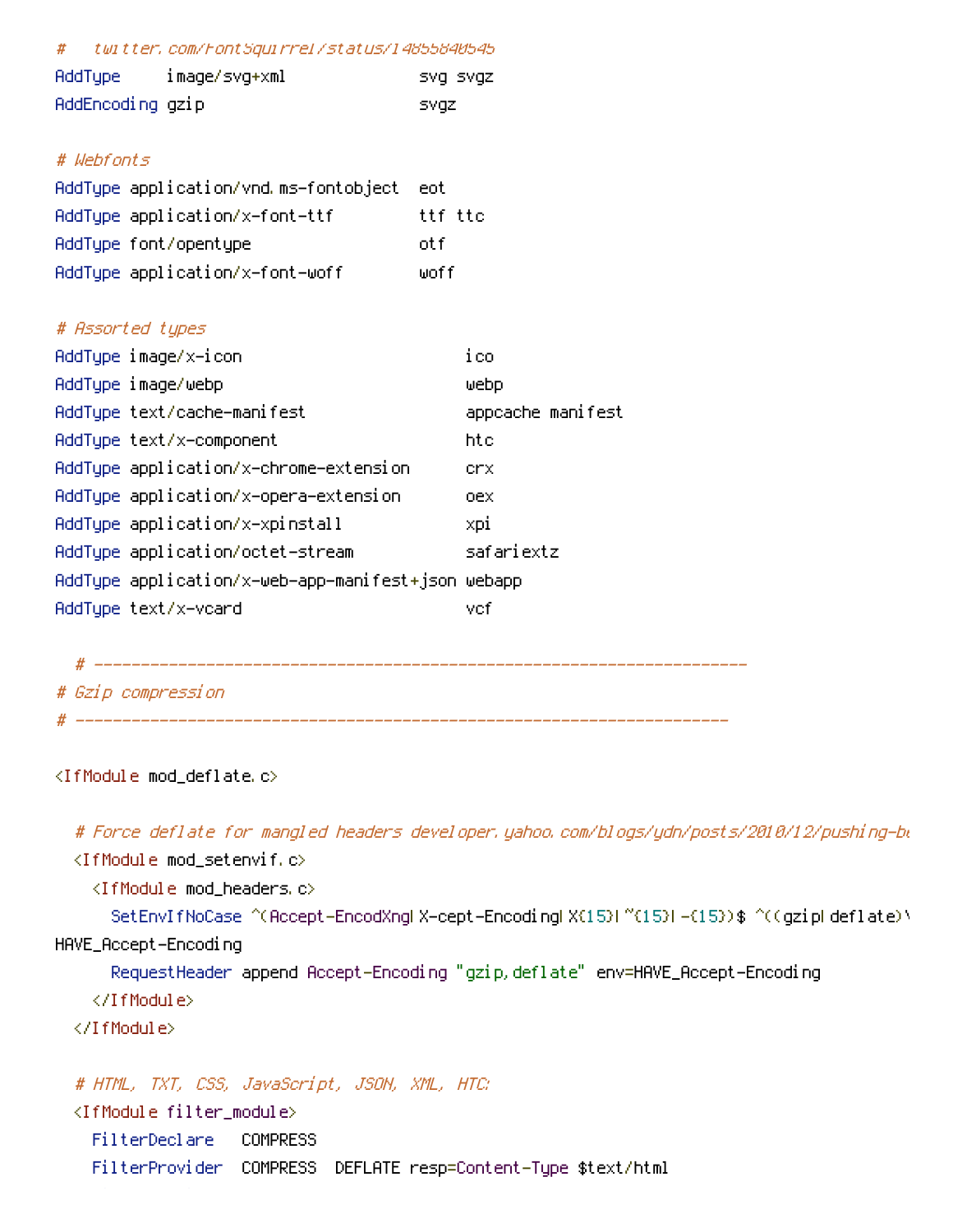FilterProvider COMPRESS DEFLATE resp=Content-Type \$text/css FilterProvider COMPRESS DEFLATE resp=Content-Type \$text/plain FilterProvider COMPRESS DEFLATE resp=Content-Type \$text/xml FilterProvider COMPRESS DEFLATE resp=Content-Type \$text/x-component FilterProvider COMPRESS DEFLATE resp=Content-Type \$application/javascript FilterProvider COMPRESS DEFLATE resp=Content-Type \$application/json FilterProvider COMPRESS DEFLATE resp=Content-Type \$application/xml FilterProvider COMPRESS DEFLATE resp=Content-Type \$application/xhtml+xml FilterProvider COMPRESS DEFLATE resp=Content-Type \$application/rss+xml FilterProvider COMPRESS DEFLATE resp=Content-Type \$application/atom+xml FilterProvider COMPRESS DEFLATE resp=Content-Type \$application/vnd.ms-fontobject FilterProvider COMPRESS DEFLATE resp=Content-Type \$image/svg+xml FilterProvider COMPRESS DEFLATE resp=Content-Type \$image/x-icon FilterProvider COMPRESS DEFLATE resp=Content-Type \$application/x-font-ttf FilterProvider COMPRESS DEFLATE resp=Content-Type \$font/opentype FilterChain COMPRESS FilterProtocol COMPRESS DEFLATE change=yes;byteranges=no </IfModule>

<IfModule !mod\_filter.c>

# Legacy versions of Apache AddOutputFilterByType DEFLATE text/html text/plain text/css application/json AddOutputFilterByType DEFLATE application/javascript AddOutputFilterByType DEFLATE text/xml application/xml text/x-component AddOutputFilterByType DEFLATE application/xhtml+xml application/rss+xml application/atom AddOutputFilterByType DEFLATE image/x-icon image/svg+xml application/vnd.ms-fontobject application font/opentype

</IfModule>

</IfModule>

# ----------------------------------------------------------------------

# Expires headers (for better cache control)

# These are pretty far-future expires headers.

# They assume you control versioning with cachebusting query params like

# ----------------------------------------------------------------------

# <script src="application.js?20100608">

# Additionally, consider that outdated proxies may miscache

# www.stevesouders.com/blog/2008/08/23/revving-filenames-dont-use-querystring/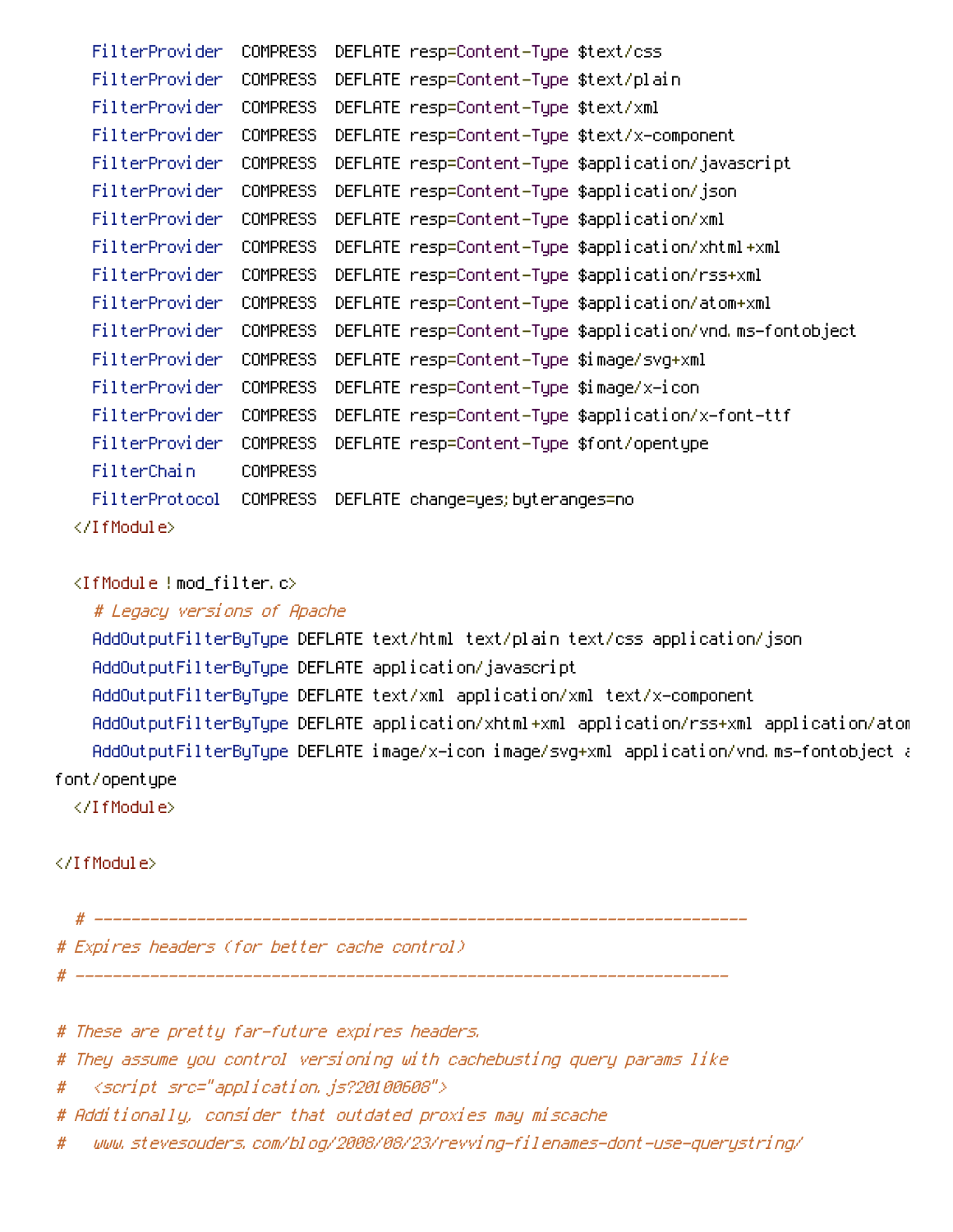# If you don't use filenames to version, lower the CSS and JS to something like # "access plus 1 week" or so.

- <IfModule mod\_expires.c> ExpiresActive on
- # Perhaps better to whitelist expires rules? Perhaps. ExpiresDefault "access plus 1 month"
- # cache.appcache needs re-requests in FF 3.6 (thanks Remy "Introducing HTML5) ExpiresByType text/cache-manifest "access plus 0 seconds"
- # Your document html ExpiresByType text/html "access plus 0 seconds" # Data

| ExpiresByType text/xml         | "access plus 0 seconds" |
|--------------------------------|-------------------------|
| ExpiresByType application/xml  | "access plus 0 seconds" |
| ExpiresByType application/json | "access plus 0 seconds" |

# Feed

| ExpiresByType application/rss+xml  | "access plus 1 hour" |
|------------------------------------|----------------------|
| ExpiresByType application/atom+xml | "access plus 1 hour" |

# Favicon (cannot be renamed) ExpiresByType image/x-icon "access plus 1 week"

# Media: images, video, audio ExpiresByType image/gif ExpiresByType image/png ExpiresByType image/jpg ExpiresByType image/jpeg ExpiresByType video/ogg ExpiresByType audio/ogg ExpiresByType video/mp4 ExpiresByType video/webm "access plus 1 month"

# HTC files (css3pie) ExpiresByType text/x-component "access plus 1 month"

| "access plus 1 month"                           |  |  |
|-------------------------------------------------|--|--|
| "access plus 1 month"                           |  |  |
| "access plus 1 month"                           |  |  |
| "access plus 1 month"                           |  |  |
| "access plus 1 month"                           |  |  |
| "access plus 1 month"                           |  |  |
| "access plus 1 month"                           |  |  |
| $\mathrm{''}$ accass olus 1 month $\mathrm{''}$ |  |  |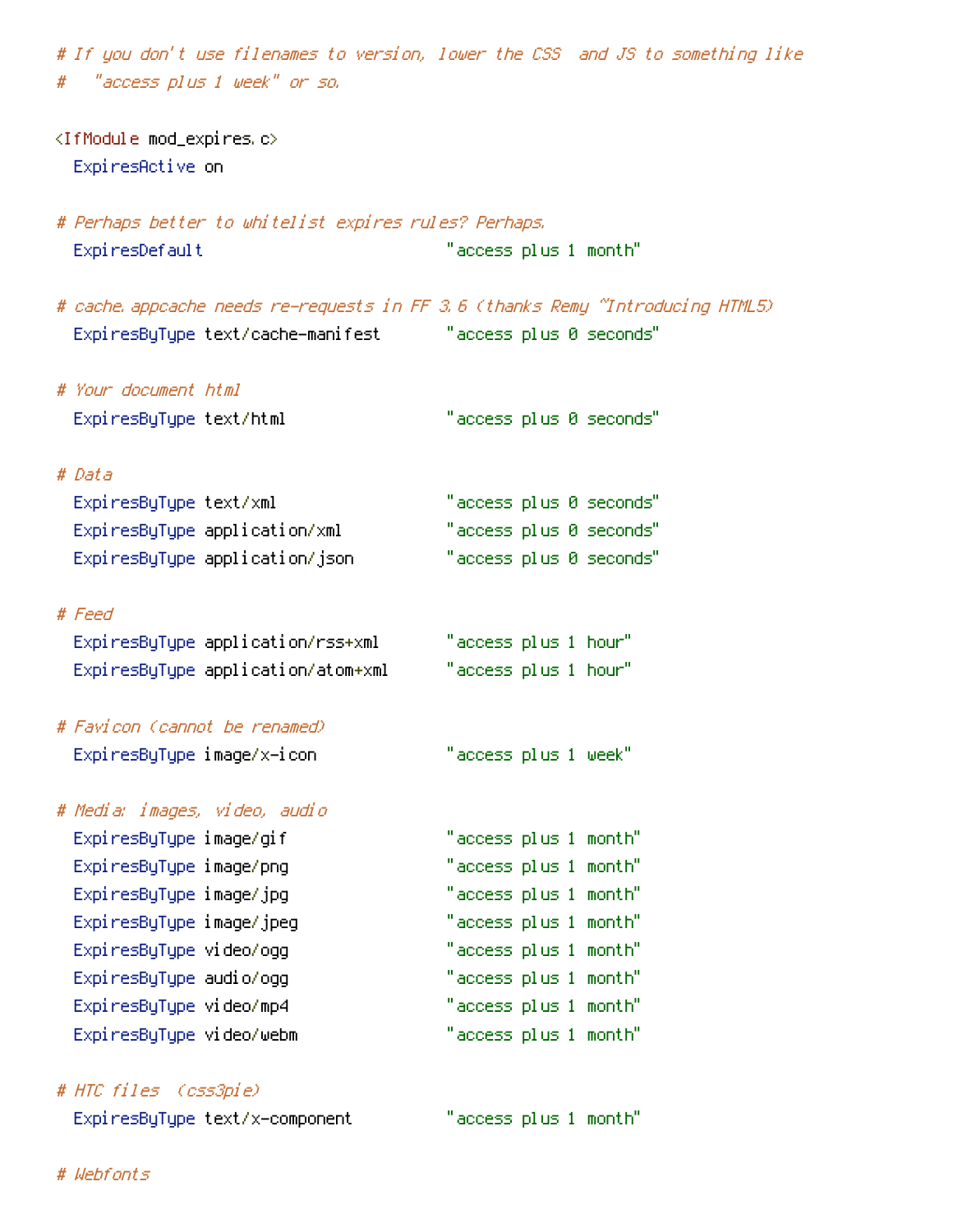| ExpiresByType application/x-font-ttf                                                      | "access plus 1 month" |
|-------------------------------------------------------------------------------------------|-----------------------|
| ExpiresByType font/opentype                                                               | "access plus 1 month" |
| ExpiresByType application/x-font-woff "access plus 1 month"                               |                       |
| ExpiresByType image/svg+xml                                                               | "access plus 1 month" |
| ExpiresByType application/vnd.ms-fontobject "access plus 1 month"                         |                       |
|                                                                                           |                       |
| # CSS and JavaScript                                                                      |                       |
| ExpiresByType text/css                                                                    | "access plus 1 year"  |
|                                                                                           |                       |
|                                                                                           |                       |
|                                                                                           |                       |
|                                                                                           |                       |
|                                                                                           |                       |
| # ETag removal                                                                            |                       |
|                                                                                           |                       |
|                                                                                           |                       |
| # FileETag None is not enough for every server.<br><ifmodule mod_headers.c=""></ifmodule> |                       |
| Header unset ETag                                                                         |                       |
|                                                                                           |                       |
|                                                                                           |                       |
| # Since we're sending far-future expires, we don't need ETags for                         |                       |
| # static content.                                                                         |                       |
| # developer, yahoo, com/performance/rules, html#etags                                     |                       |
| FileETag None                                                                             |                       |
|                                                                                           |                       |
|                                                                                           |                       |
| # Suppress or force the "www." at the beginning of URLs                                   |                       |

# ----------------------------------------------------------------------

# The same content should never be available under two different URLs - especially not with # without "www." at the beginning, since this can cause SEO problems (duplicate content). # That's why you should choose one of the alternatives and redirect the other one.

# If you rather want to use option 2, just comment out all option 1 lines # and uncomment option 2. # IMPORTANT: NEVER USE BOTH RULES AT THE SAME TIME!

# ----------------------------------------------------------------------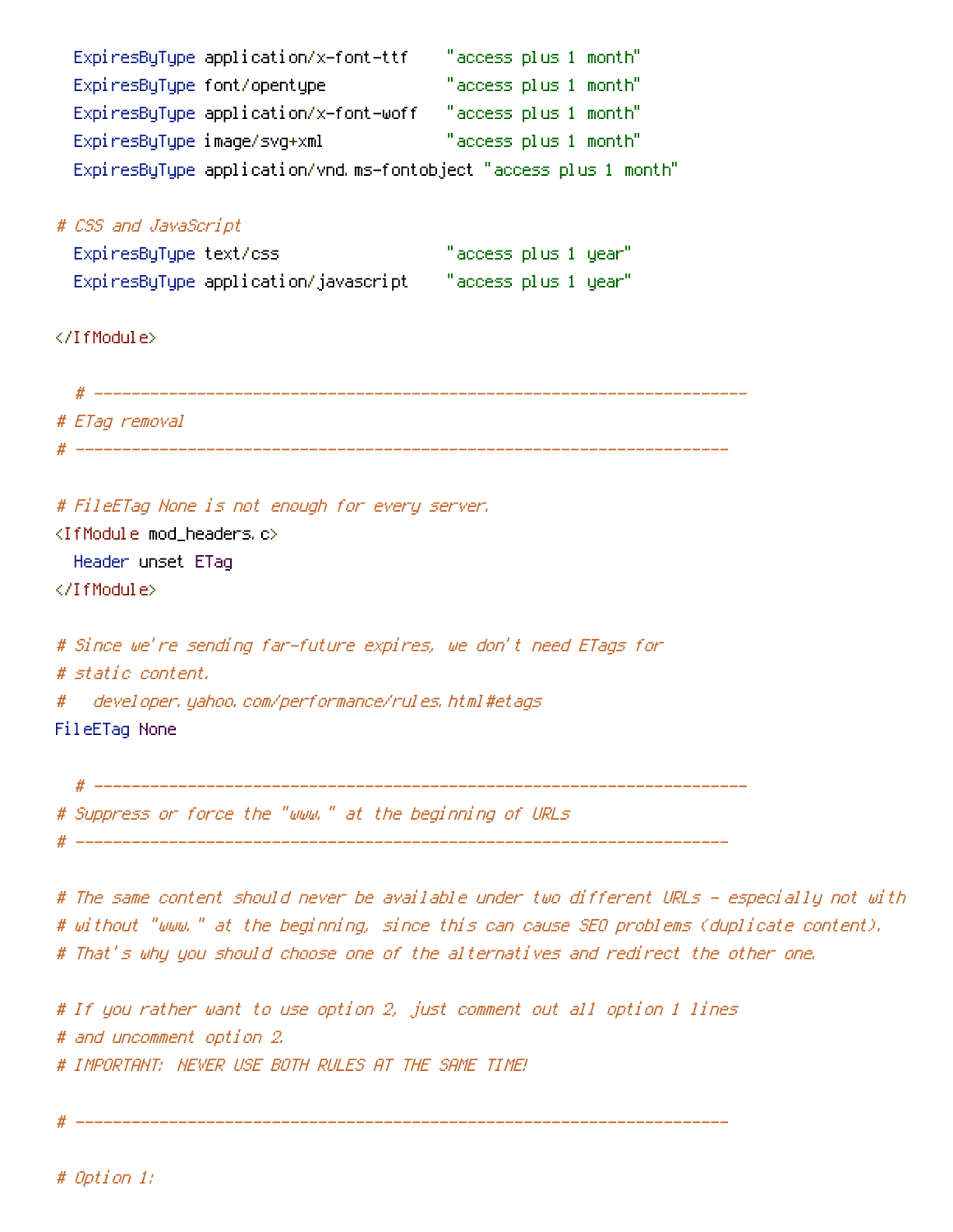```
# Rewrite "www.example.com -> example.com"
  <IfModule !mod_rewrite.c>
  SetEnv HTTP_MOD_REWRITE No
</IfModule>
<IfModule mod_rewrite.c>
  RewriteCond %{HTTPS} !=on
  RewriteCond %(HTTP_HOST) ^www\.(.+)$ [NC]
  RewriteRule ^ http://%1%{REQUEST_URI} [R=301,L]
</IfModule>
  # ----------------------------------------------------------------------
# Forward support.atheycreek.com to GrooveHQ
# ----------------------------------------------------------------------
  <IfModule !mod_rewrite.c>
  SetEnv HTTP_MOD_REWRITE No
</IfModule>
<IfModule mod_rewrite.c>
  RedirectMatch 301 support.atheycreek.com(.*) accf.groovehq.com/$1
</IfModule>
  # ----------------------------------------------------------------------
# Symphony 2.3.x
# ----------------------------------------------------------------------
Options +FollowSymlinks -Indexes
  <IfModule !mod_rewrite.c>
  SetEnv HTTP_MOD_REWRITE No
</IfModule>
<IfModule mod_rewrite.c>
  RewriteEngine on
  RewriteBase /
  ### SECURITY - Protect crucial files
  RewriteRule ^manifest/(.*)$ - [F]
```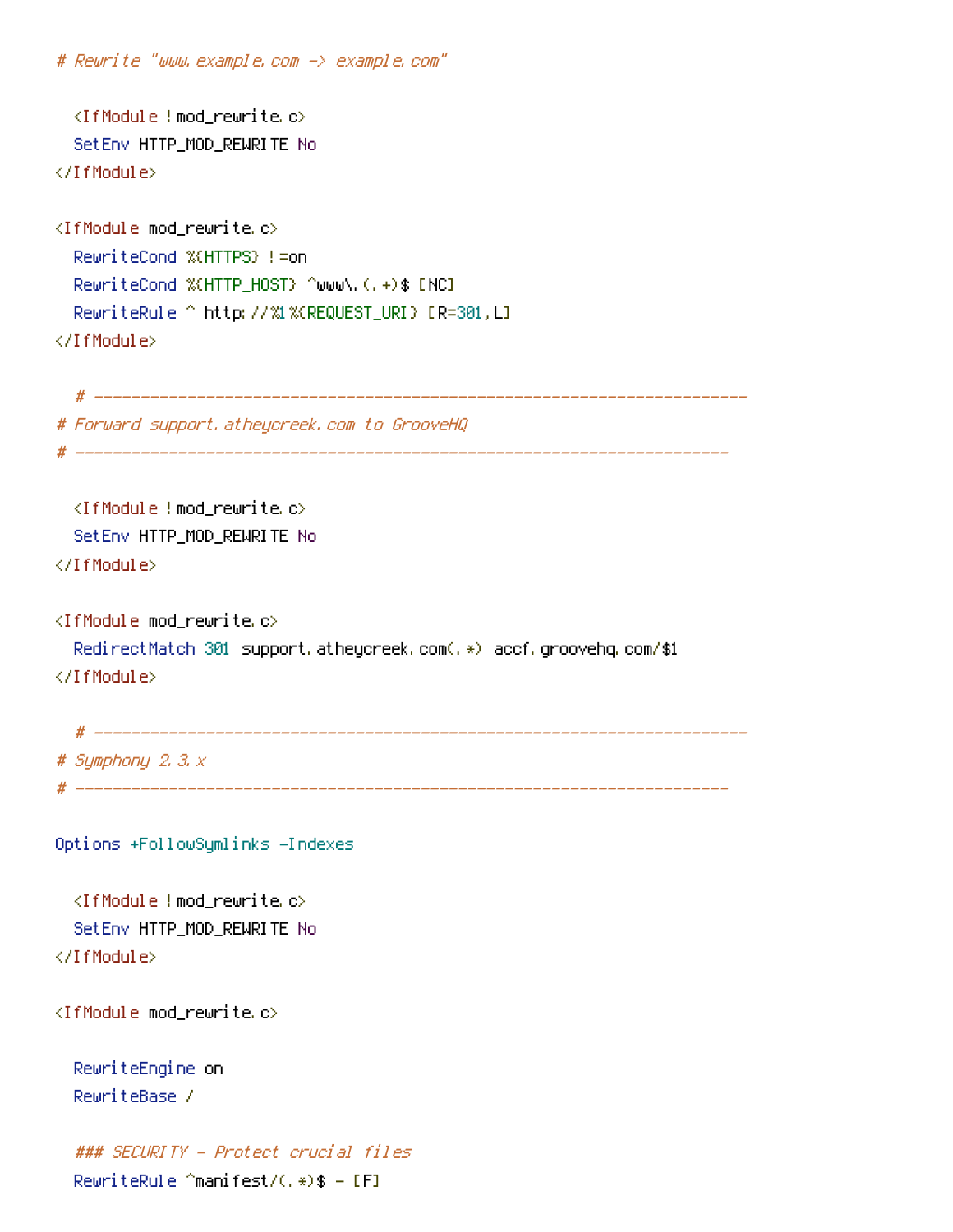RewriteRule ^workspace/utilities/(.\*).xsl\$ - [F] RewriteRule ^workspace/pages/(.\*).xsl\$ - [F] RewriteRule  $^{\wedge}$ (.\*).sql\$ - [F] RewriteRule  $(^\wedge\! I/\rangle\Lambda$ . - [F]

 $R_{\rm eff}$  -  $R_{\rm eff}$  -  $R_{\rm eff}$  -  $R_{\rm eff}$  -  $R_{\rm eff}$  -  $R_{\rm eff}$  -  $R_{\rm eff}$  -  $R_{\rm eff}$ 

### DO NOT APPLY RULES WHEN REQUESTING "favicon.ico" RewriteCond %{REQUEST\_FILENAME} favicon.ico [NC] RewriteRule  $.* -$  [S=14]

### IMAGE RULES RewriteRule ^image\/(.+)\$ extensions/jit\_image\_manipulation/lib/image.php?param=\$1 [B,L,NC

### CHECK FOR TRAILING SLASH - Will ignore files RewriteCond %{REQUEST\_FILENAME} !-f RewriteCond %{REQUEST\_URI} !/\$ RewriteCond %{REQUEST\_URI} !(.\*)/\$ RewriteRule ^(.\*)\$ \$1/ [L,R=301]

### URL Correction RewriteRule ^(symphony/)?index.php(/.\*/?) \$1\$2 [NC]

### ADMIN REWRITE RewriteRule ^symphony\/?\$ index.php?mode=administration&%{QUERY\_STRING} [NC,L]

RewriteCond %{REQUEST\_FILENAME} !-d RewriteCond %{REQUEST\_FILENAME} !-f RewriteRule ^symphony(\/(.\*\/?))?\$ index.php?symphony-page=\$1&mode=administration&%{QUERY\_

### FRONTEND REWRITE - Will ignore files and folders RewriteCond %{REQUEST\_FILENAME} !-d RewriteCond %{REQUEST\_FILENAME} !-f RewriteRule ^(.\*\/?)\$ index.php?symphony-page=\$1&%{QUERY\_STRING} [L]

</IfModule>

# ---------------------------------------------------------------------- # Block Bad Bots # ----------------------------------------------------------------------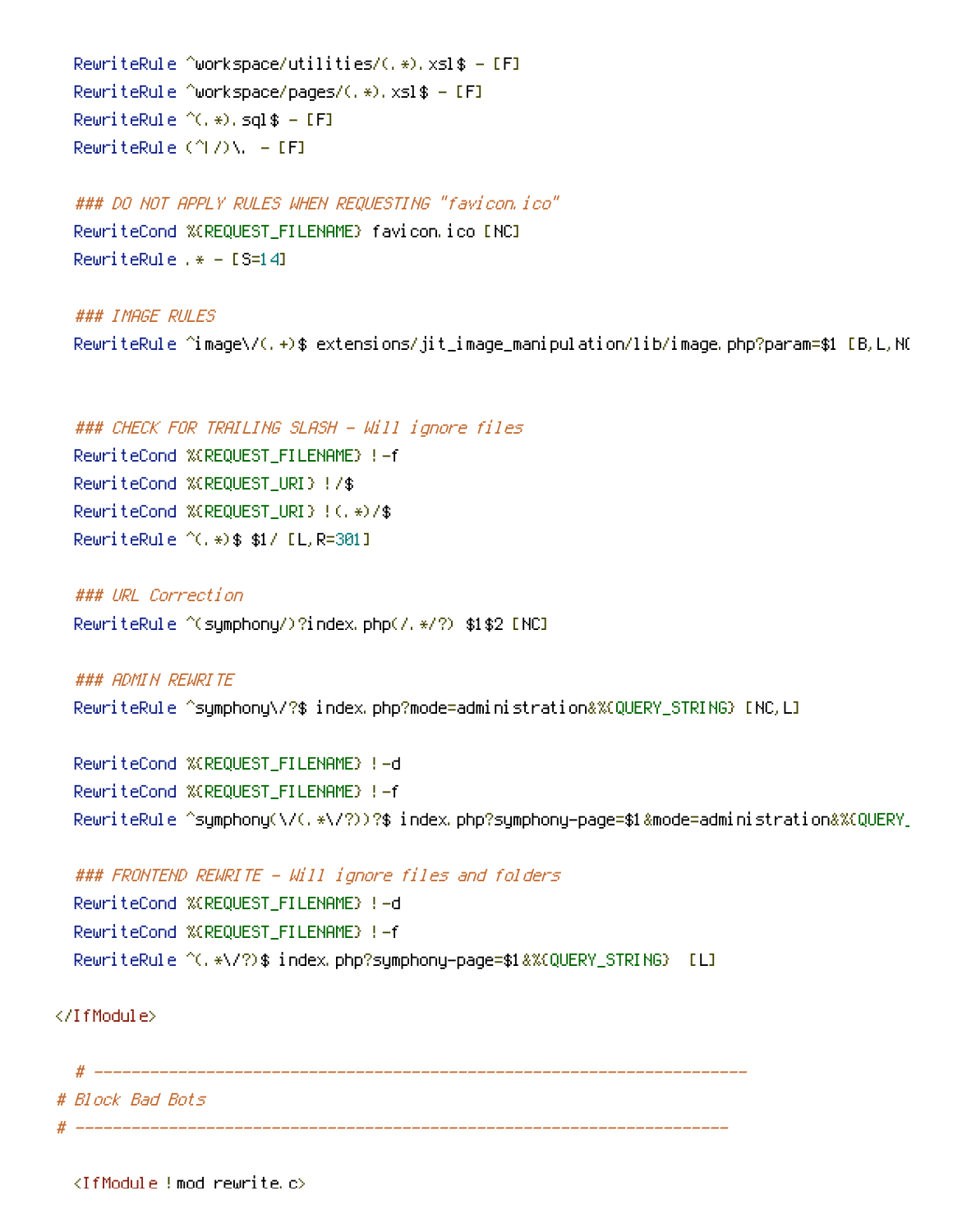is a consequence of the sequence of the sequence SetEnv HTTP\_MOD\_REWRITE No

</IfModule>

<IfModule mod\_rewrite.c>

RewriteEngine On RewriteCond %{HTTP\_USER\_AGENT} ^BlackWidow [OR] RewriteCond %{HTTP\_USER\_AGENT} ^Bot\ mailto:craftbot@yahoo.com [OR] RewriteCond %{HTTP\_USER\_AGENT} ^ChinaClaw [OR] RewriteCond %{HTTP\_USER\_AGENT} ^Custo [OR] RewriteCond %{HTTP\_USER\_AGENT} ^DISCo [OR] RewriteCond %{HTTP\_USER\_AGENT} ^Download\ Demon [OR] RewriteCond %{HTTP\_USER\_AGENT} ^eCatch [OR] RewriteCond %{HTTP\_USER\_AGENT} ^EirGrabber [OR] RewriteCond %{HTTP\_USER\_AGENT} ^EmailSiphon [OR] RewriteCond %(HTTP\_USER\_AGENT) ^EmailWolf [OR] RewriteCond %{HTTP\_USER\_AGENT} ^Express\ WebPictures [OR] RewriteCond %(HTTP\_USER\_AGENT) ^ExtractorPro [OR] RewriteCond %(HTTP\_USER\_AGENT) ^EyeNetIE [OR] RewriteCond %{HTTP\_USER\_AGENT} ^FlashGet [OR] RewriteCond %(HTTP\_USER\_AGENT) ^GetRight [OR] RewriteCond %{HTTP\_USER\_AGENT} ^GetWeb! [OR] RewriteCond %(HTTP\_USER\_AGENT) ^Go!Zilla [OR] RewriteCond %{HTTP\_USER\_AGENT} ^Go-Ahead-Got-It [OR] RewriteCond %{HTTP\_USER\_AGENT} ^GrabNet [OR] RewriteCond %(HTTP\_USER\_AGENT) ^Grafula [OR] RewriteCond %{HTTP\_USER\_AGENT} ^HMView [OR] RewriteCond %{HTTP\_USER\_AGENT} HTTrack [NC,OR] RewriteCond %{HTTP\_USER\_AGENT} ^Image\ Stripper [OR] RewriteCond %{HTTP\_USER\_AGENT} ^Image\ Sucker [OR] RewriteCond %{HTTP\_USER\_AGENT} Indy\ Library [NC,OR] RewriteCond %(HTTP\_USER\_AGENT) ^InterGET [OR] RewriteCond %{HTTP\_USER\_AGENT} ^Internet\ Ninja [OR] RewriteCond %{HTTP\_USER\_AGENT} ^JetCar [OR] RewriteCond %(HTTP\_USER\_AGENT) ^JOC\ Web\ Spider [OR] RewriteCond %(HTTP\_USER\_AGENT) ^larbin [OR] RewriteCond %(HTTP\_USER\_AGENT) ^LeechFTP [OR] RewriteCond %(HTTP\_USER\_AGENT) ^Mass\ Downloader [OR] RewriteCond %(HTTP\_USER\_AGENT) ^MIDown\ tool [OR] RewriteCond %{HTTP\_USER\_AGENT} ^Mister\ PiX [OR] RewriteCond %{HTTP\_USER\_AGENT} ^Navroad [OR]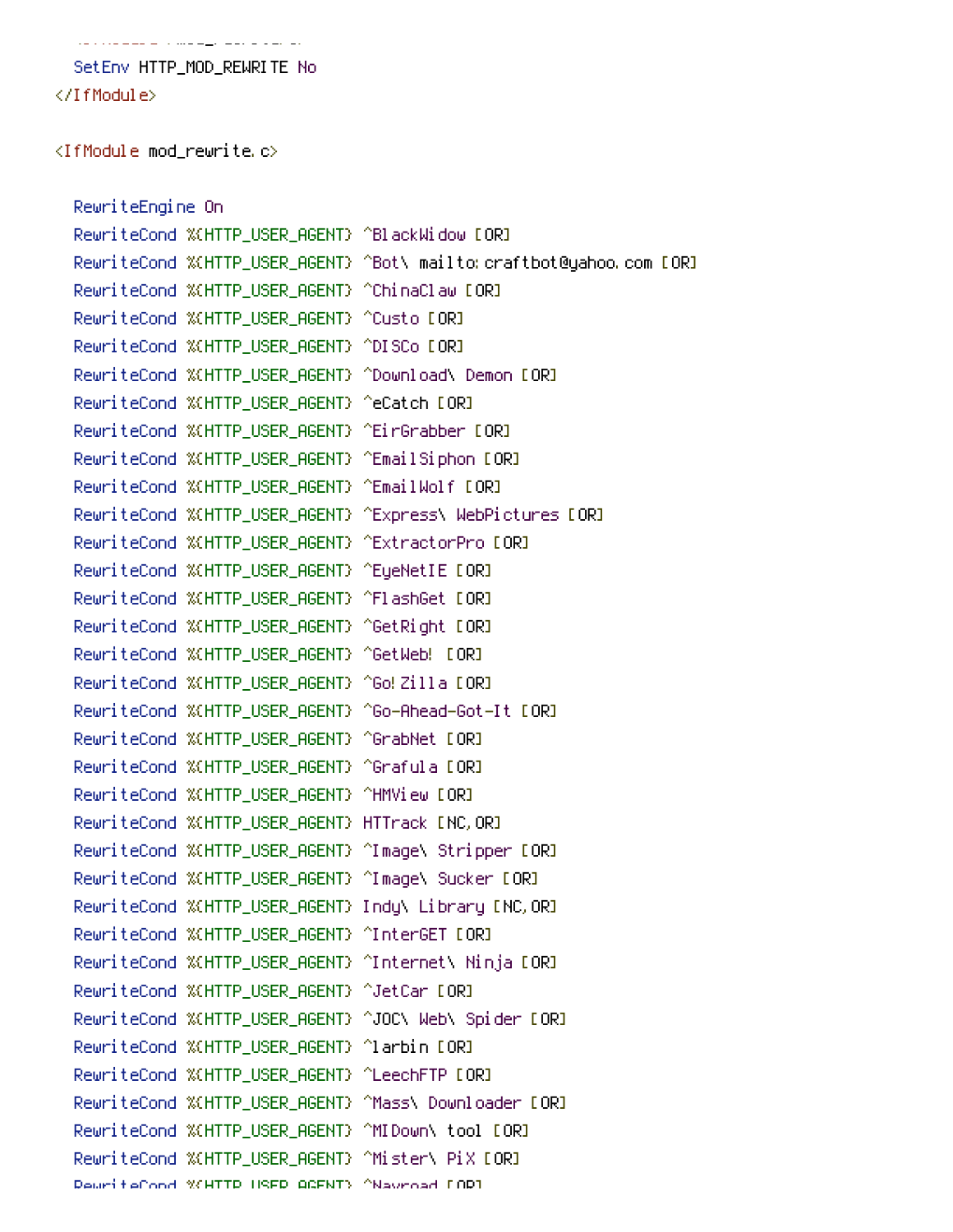RewriteCond winnin\_user\_agenty mayroad form RewriteCond %(HTTP\_USER\_AGENT) ^NearSite [OR] RewriteCond %{HTTP\_USER\_AGENT} ^NetAnts [OR] RewriteCond %{HTTP\_USER\_AGENT} ^NetSpider [OR] RewriteCond %(HTTP\_USER\_AGENT) ^Net\ Vampire [OR] RewriteCond %{HTTP\_USER\_AGENT} ^NetZIP [OR] RewriteCond %(HTTP\_USER\_AGENT) ^Octopus [OR] RewriteCond %{HTTP\_USER\_AGENT} ^Offline\ Explorer [OR] RewriteCond %{HTTP\_USER\_AGENT} ^Offline\ Navigator [OR] RewriteCond %(HTTP\_USER\_AGENT) ^PageGrabber [OR] RewriteCond %(HTTP\_USER\_AGENT) ^Papa\ Foto [OR] RewriteCond %{HTTP\_USER\_AGENT} ^pavuk [OR] RewriteCond %{HTTP\_USER\_AGENT} ^pcBrowser [OR] RewriteCond %(HTTP\_USER\_AGENT) ^RealDownload [OR] RewriteCond %{HTTP\_USER\_AGENT} ^ReGet [OR] RewriteCond %(HTTP\_USER\_AGENT) ^SiteSnagger [OR] RewriteCond %{HTTP\_USER\_AGENT} ^SmartDownload [OR] RewriteCond %(HTTP\_USER\_AGENT) ^SuperBot [OR] RewriteCond %{HTTP\_USER\_AGENT} ^SuperHTTP [OR] RewriteCond %{HTTP\_USER\_AGENT} ^Surfbot [OR] RewriteCond %(HTTP\_USER\_AGENT) ^tAkeOut [OR] RewriteCond %{HTTP\_USER\_AGENT} ^Teleport\ Pro [OR] RewriteCond %{HTTP\_USER\_AGENT} ^VoidEYE [OR] RewriteCond %{HTTP\_USER\_AGENT} ^Web\ Image\ Collector [OR] RewriteCond %{HTTP\_USER\_AGENT} ^Web\ Sucker [OR] RewriteCond %{HTTP\_USER\_AGENT} ^WebAuto [OR] RewriteCond %(HTTP\_USER\_AGENT) ^WebCopier [OR] RewriteCond %(HTTP\_USER\_AGENT) ^WebFetch [OR] RewriteCond %{HTTP\_USER\_AGENT} ^WebGo\ IS [OR] RewriteCond %(HTTP\_USER\_AGENT) ^WebLeacher [OR] RewriteCond %(HTTP\_USER\_AGENT) ^WebReaper [OR] RewriteCond %(HTTP\_USER\_AGENT) ^WebSauger [OR] RewriteCond %(HTTP\_USER\_AGENT) ^Website\ eXtractor [OR] RewriteCond %{HTTP\_USER\_AGENT} ^Website\ Quester [OR] RewriteCond %{HTTP\_USER\_AGENT} ^WebStripper [OR] RewriteCond %{HTTP\_USER\_AGENT} ^WebWhacker [OR] RewriteCond %{HTTP\_USER\_AGENT} ^WebZIP [OR] RewriteCond %{HTTP\_USER\_AGENT} ^Wget [OR] RewriteCond %{HTTP\_USER\_AGENT} ^Widow [OR] RewriteCond %{HTTP\_USER\_AGENT} ^WWWOFFLE [OR] RewriteCond %{HTTP\_USER\_AGENT} ^Xaldon\ WebSpider [OR]

```
RewriteCond %{HTTP_USER_AGENT} ^Zeus
```